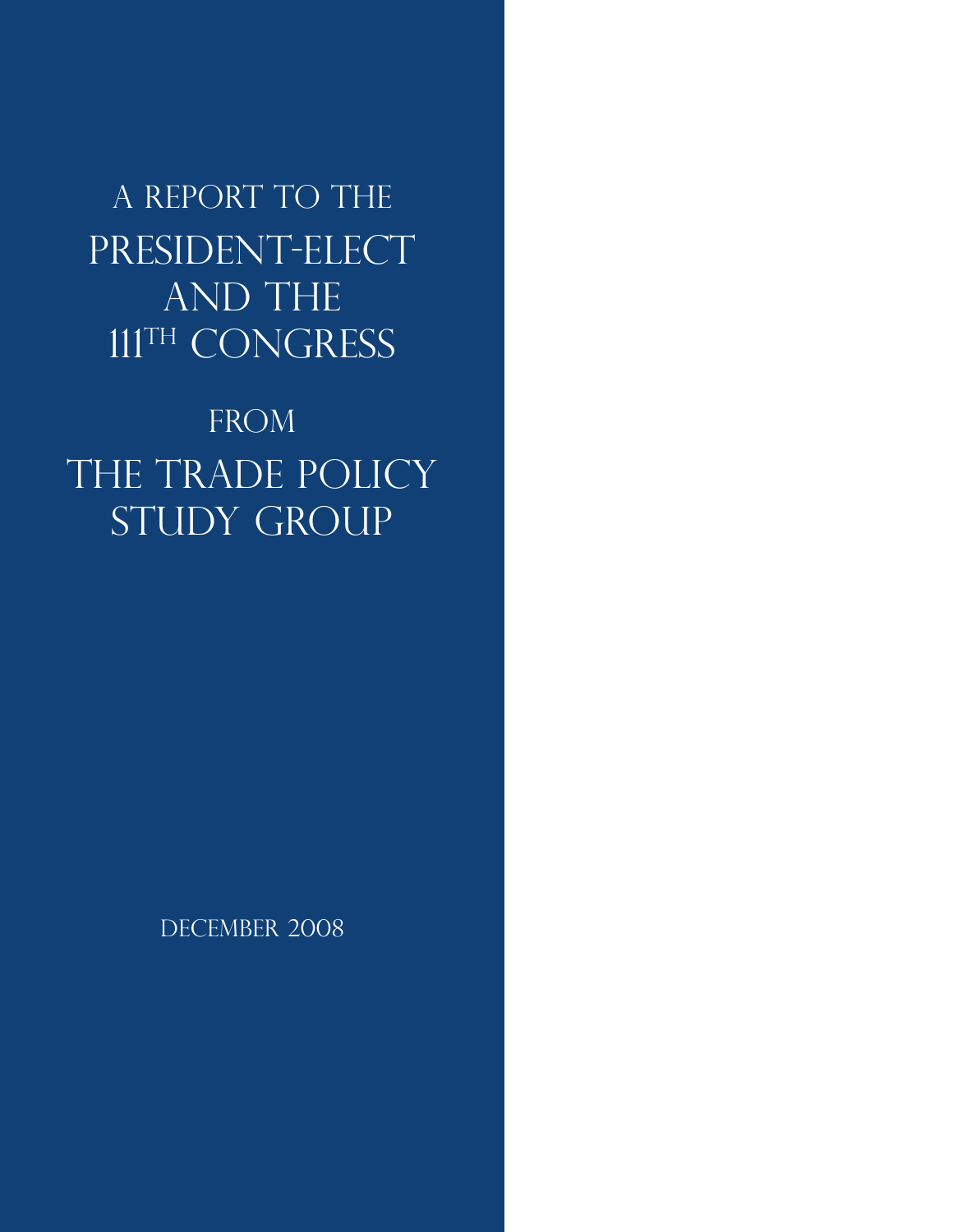A New TRADE POLICY for the UNITED STATES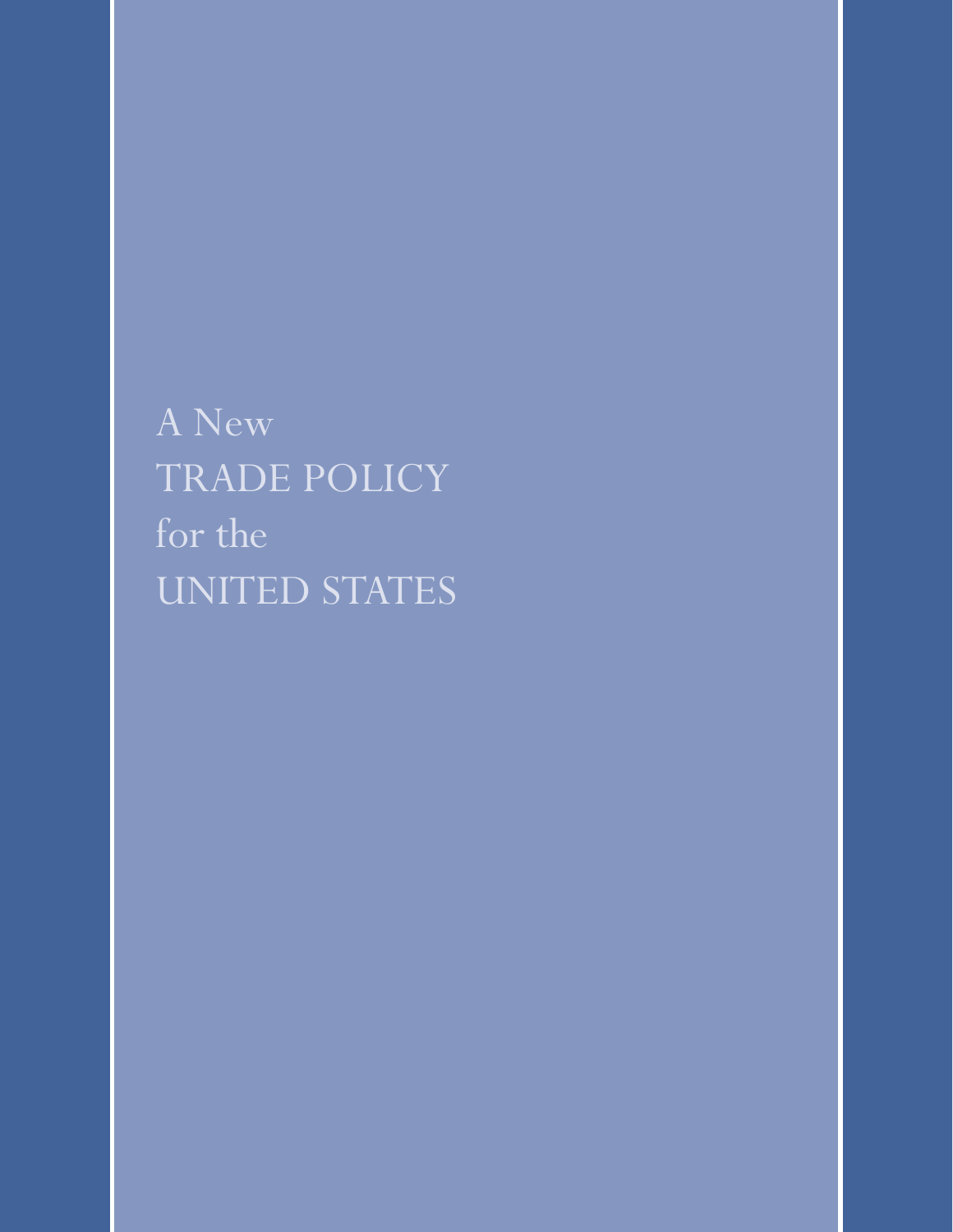# A New TRADE POLICY for the UNITED STATES

December 2008

## **The Policy Setting**

 Trade will need to be addressed at a very early stage in the new Administration and Congress for at least four reasons.

 First, trade is an essential component of the policy response to the global financial and economic crisis. It was the Smoot-Hawley tariff in the United States, and similar steps abroad, that converted the depression of the early 1930s into the Great Depression. Markets would be further shaken by any indications of protectionism in the current economic climate yet pressures in that direction are already being observed in various countries, including our own.

 By contrast, the world responded to the tragedy of 9/11 by launching the Doha Round of multilateral trade negotiations to reduce barriers to international trade across the globe. The G-20 summit in Washington on November 15 and the APEC summit in Lima on November 22 adopted standstill pledges to avoid new restrictions for the next twelve months. The world will be looking for early indications of US policy in this area.

 Second, one of your highest priorities is quite rightly a reversal of the serious erosion of US foreign policy and global standing over the past eight years. Trade is so central to most other countries, especially poor countries that depend on it for development, that trade policy is tantamount to foreign policy for many of them. A cooperative US stance on trade will thus be essential to achieve your broader international goals. Resuming the traditional US leadership on trade will probably be necessary if we are to restore our global standing.

 Third, your planned initiative on global warming—through both domestic legislation and international negotiations—is particularly relevant in this context. Both will necessarily include a major trade component because our efforts to control emissions of greenhouse gases must not unduly disadvantage US firms and workers in global markets. But your climate change policies will have such profound and lasting effects on our overall foreign policy, as well as on our economy, that you will need to deal with their trade dimensions without triggering external repercussions that would jeopardize both the global warming strategy itself and your effort to restore America's world role.

Our country is \$1 trillion per year richer as a result of its integration with the global trading system over the past half century and the improvement in our trade balance has provided all US economic growth over the past year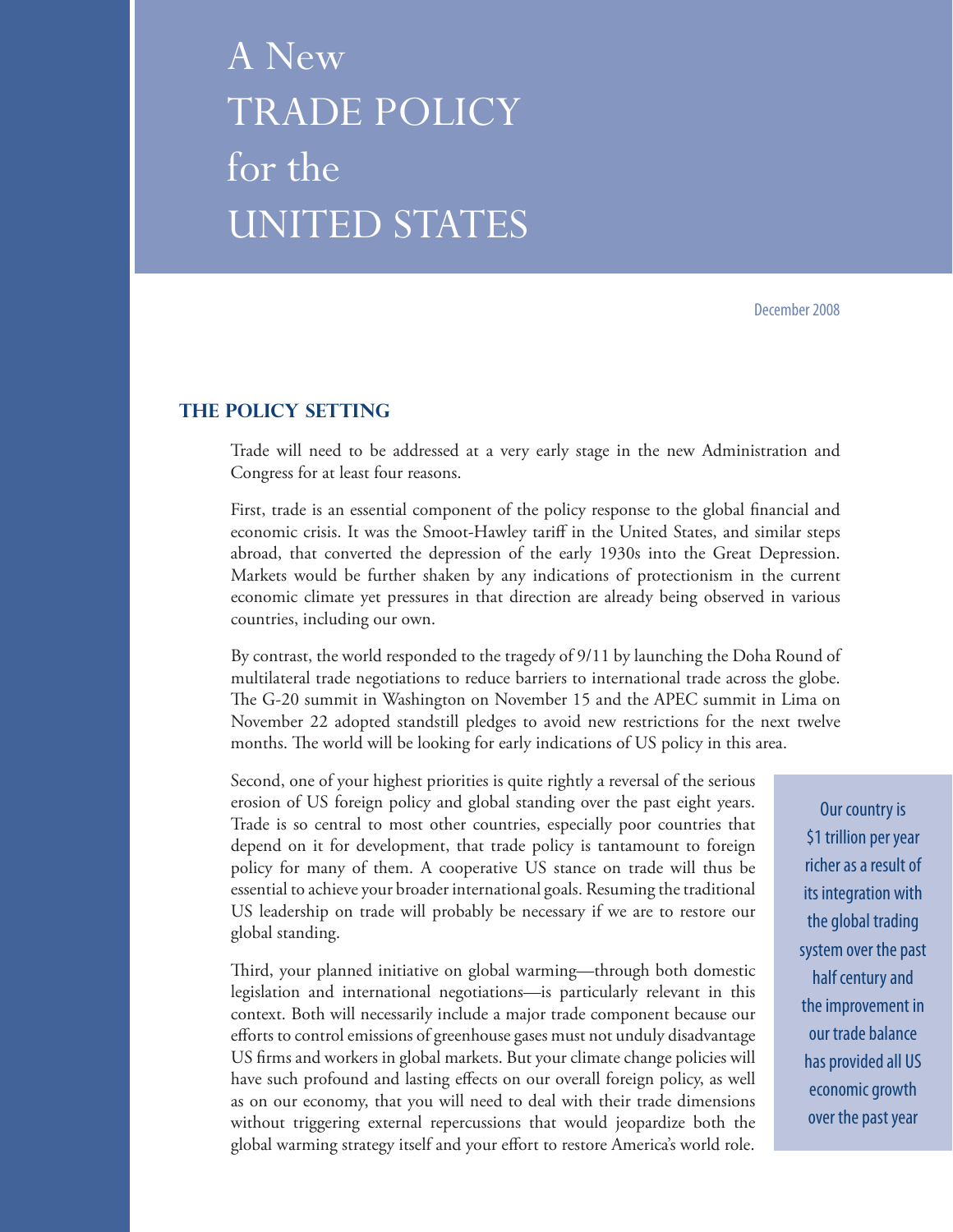…globalization is widely viewed as one of the primary sources of job insecurity, stagnant real wages and growing income disparities in the United States

 Fourth, you will need to address trade and our nation's role in the world economy more broadly as part of your fundamental effort to restore the confidence and optimism of the American people. Our country is \$1 trillion per year richer as a result of its integration with the global trading system over the past half century and the improvement in our trade balance has provided all US economic growth over the past year. Yet globalization is widely viewed as one of the primary sources of job insecurity, stagnant real wages and growing income disparities in the United States. These conflicting pressures must be confronted, honestly and effectively, both to deal with their profound consequences for our society and to restore a stable foundation for US engagement with the rest of the world.

## **A Proposed Strategy**

 Sustaining a constructive trade policy at a time of such economic and social stress, against the backdrop of so many doubts about globalization, will require a new approach. The lack of a national strategy that responds effectively to economic dislocation, in particular, is contributing to the political backlash against further trade liberalization. The purpose of this report is to suggest a strategy that integrates trade itself with such broader considerations.

We believe that such a strategy must include four components. A *new narrative* is essential to explain the role of trade to the American public, and it will be essential for the new President and the congressional leadership to develop and deliver that message personally. A comprehensive *competitiveness agenda*, some of whose components should be included in the upcoming fiscal stimulus legislation, will be needed to enable the United States to reap the full advantages of its international economic engagement. A new *adjustment policy* to cushion the inevitable downsides of this particular economic dynamic, also with "down payments" in the stimulus bill, is mandatory. New approaches to *trade policy* itself will be necessary as well.

 Our hope is that the strategies proposed and developed in this report could adapt US trade policy to the challenges of the 21st century and thus provide a basis for successfully and sustainably pursuing the major policy objectives cited above. We of course stand ready to provide any elaboration of these ideas that you might request and to discuss any or all of them as you might wish.

 Our Trade Policy Study Group consists of twenty-two former officials and close observers of US trade policy who share a deep interest in forging effective US strategies on these issues for the future, as listed in the attachment to this report. Our members come from across the political spectrum and have participated extensively in both the executive and legislative branches of government. Not every member of the group agrees with every element in the report. But our group came together to provide you with analyses and ideas that attempt to be both visionary and pragmatic, and are oriented to both our country's economic and foreign policy imperatives. We hope they will be helpful and would be honored if you could consider them as you face the daunting challenges and awesome responsibilities that lie ahead.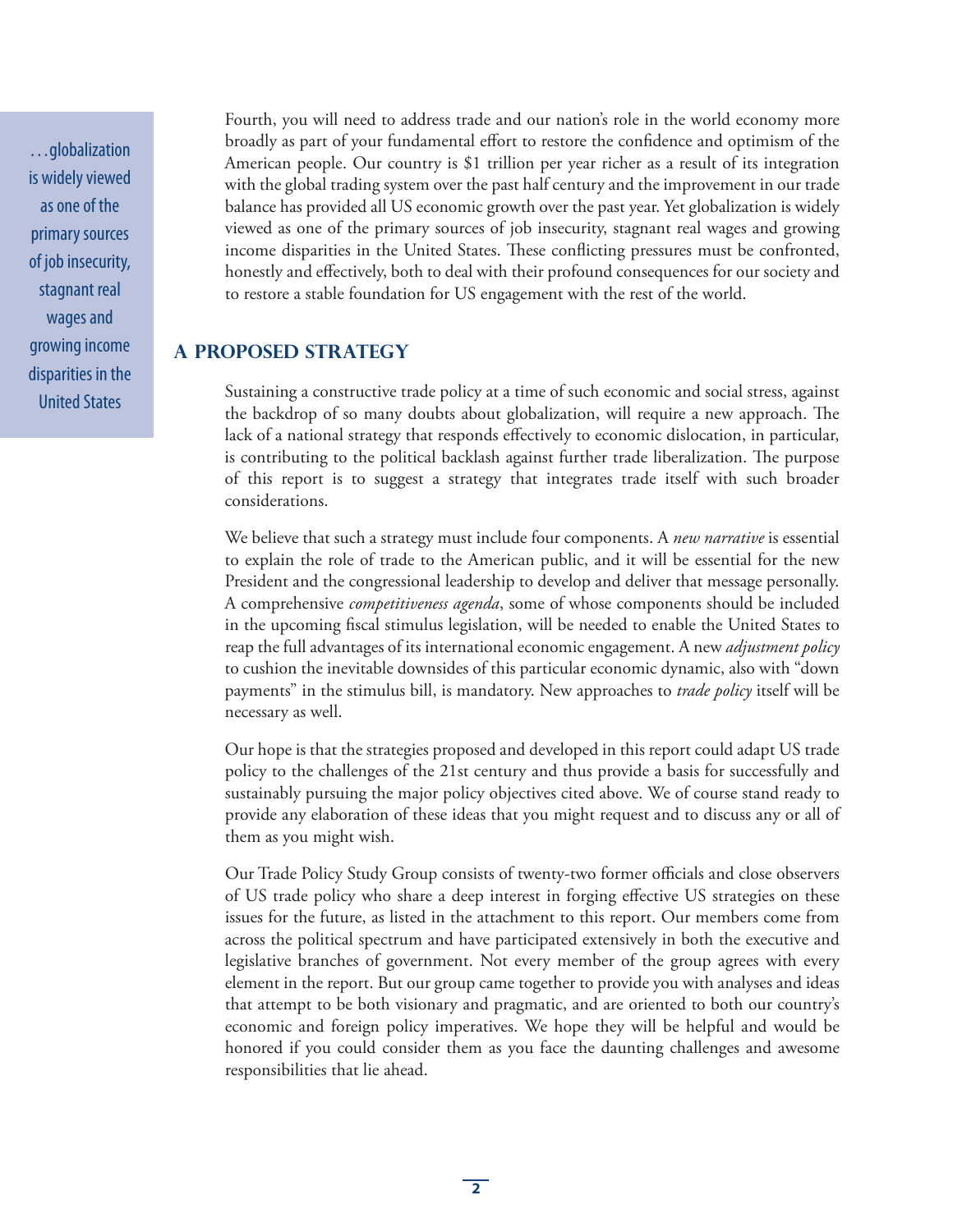## **A New Narrative: Americans and the Global Economy**

 Americans feel more competitive pressure than at any time in decades, and vulnerable on both a personal and national scale. Government, together with business and civil society institutions, needs to respond with a mix of policies that offer a credible upward mobility path for ordinary Americans in the global economy.

 The public's sense of pressure is partly uninformed but not completely unfounded. Since the turn of the century, China has emerged as a low-cost manufacturing giant, and the Internet and global telecommunications network have simultaneously globalized much of the American services sector. Some countries pursue trade-distorting practices including subsidies, promotion of "national champions" through industrial policies and restrictions of foreign access to their markets. People who are working hard and have tried to educate themselves and their children often feel that they have not shared in this decade's growth, that they are more vulnerable to major financial and career threats than they were at the turn of the century, and that the United States as a nation may not be able to match the rise of new competitors.

 Few, however, would argue that retreating is a viable or wise option. No one will agree to turn off the Internet—in fact its globalizing effects will grow more powerful as high-speed service spreads—and China will not revert to isolationism or subsistence agriculture.

 Nor, if it were possible, would such a retreat be a good idea for the United States. Setting aside the long-term systemic considerations that must motivate the world's largest economy, the United States now needs the global economy more than at any time in our modern history. As noted, we are \$1 trillion per year richer as a result of our trade ties with the rest of the world. With the domestic financial services, real estate and consumer sectors all contracting, all private-sector growth over the past year has been coming from export expansion—to Europe, China, Canada, Mexico, Brazil, and other countries.

 To prosper in such a world, America needs a growth strategy that allows all Americans to benefit from that growth. Such a strategy would include tackling our burgeoning budget deficit over time to get our fiscal house in order, modernizing our financial regulatory regime to assure the security of international markets, investing in people and technology to drive innovation and equip workers to take advantage of it, and expanding trade to allow Americans to prosper as the rest of the world grows.

 We must restore public faith that our national institutions including government, the private sector, the labor movement and the education system (a) understand the challenges, (b) are capable of equipping the country to compete successfully in the face of those challenges, and (c) are able to provide adequate support for workers anticipating career changes or job dislocation as our role in the global economy changes.

 A successful response must be coherent, comprehensive and focus on policies to enhance the ability of ordinary Americans to succeed and the capacity of the United States to retain its national edge in innovation. A convincing trade strategy focused on the main markets and fast-growing industries, and a credible set of social insurance policies that ease middleclass anxieties, would reinforce both policy goals.

The lack of a national strategy that responds effectively to economic dislocation…is contributing to the political backlash against further trade liberalization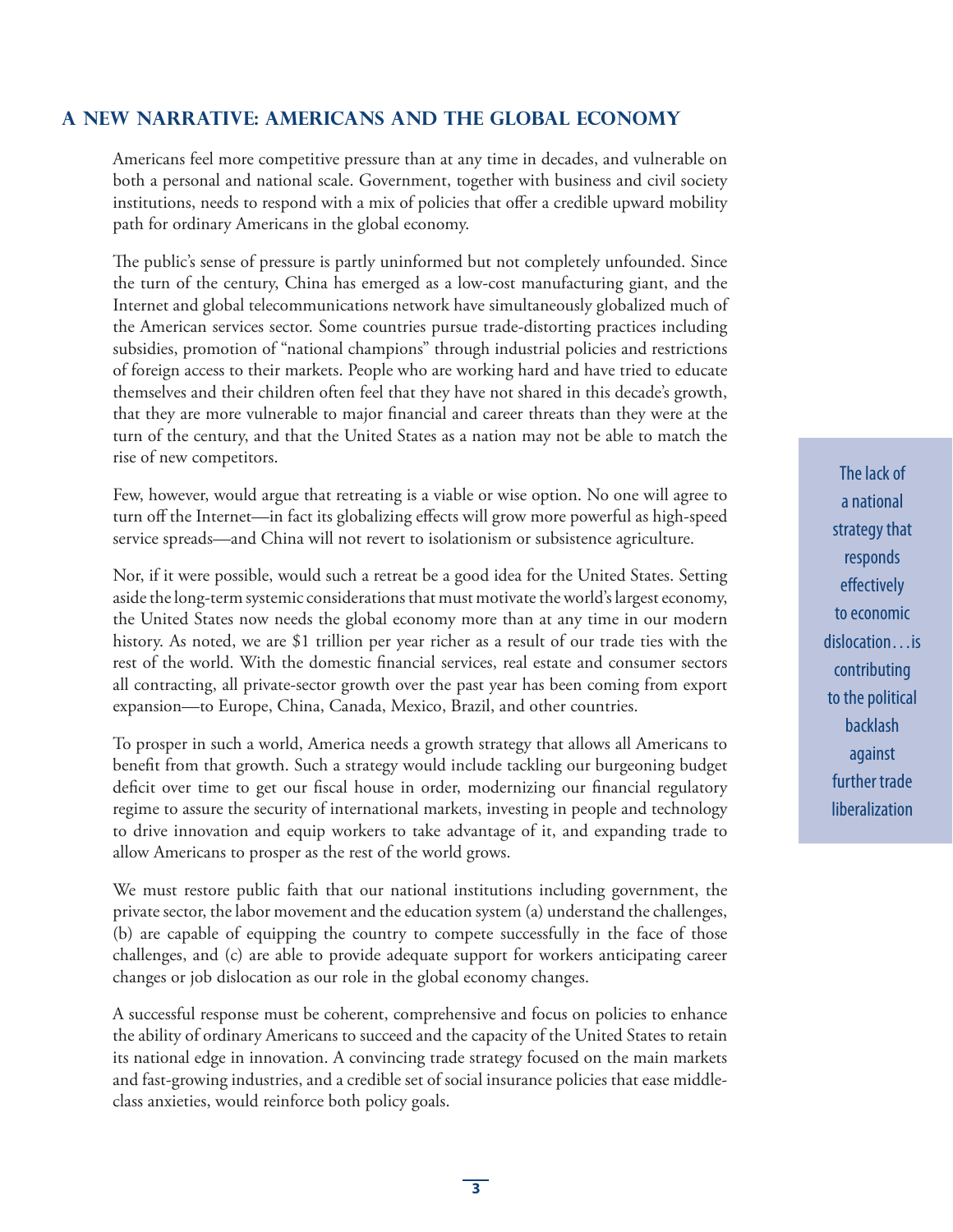More specifically, we need policies that:

- 1. Strengthen our ability to compete and innovate.Thiswould include a national commitment to improve our telecommunications network and our rail, road, and air transport systems, to reduce wasteful use of energy without damaging the economy, and to invest in the basic scientific research that spurs commercial innovation and creation of new industries.
- 2. Upgrade the educational level and quality of our workforce so that more Americans can take advantage of our prosperity.This would include domestic education reform, incentives for American teenagers to enter careers in science and engineering, raising high-skill immigration, and increased technical training to address the shortages of skilled workers needed by manufacturing and other sectors.
- 3. Deploy ambitious new domestic approaches to address the main causes of anxiety including portability of health care, pension security and social insurance so career change does not routinely threaten college and mortgage payments. Government would be the main provider of these guarantees but need not be the only one—a modernized labor movement in particular might be a good partner.
- 4. Refocus trade policy to target the largest markets and the emerging industrial and services sectors likely to be central to our economy in the 2010s. This would allow the US government to showcase trade expansion as a credible contributor to future growth.

## **Enhancing US Competitiveness**

 The substantial benefits from international trade are being overshadowed by inadequate private and public investment in activities that promote productivity gains and the creation of high-skill, high-wage jobs. The United States needs to increase the quantity, and improve the quality, of private and public investments in order to raise living standards:

- Private investment in plant and equipment is 2 percent of GDP lower than it was at the beginning of the decade, accounting for a cumulative loss of \$1.7 trillion in potential investment over that period.
- Government investment in physical infrastructure,  $R\&D$  and education and training precisely those investments that enhance US competitiveness—has not kept pace with GDP growth over the last 25 years. As a result, public investment in these three categories is now \$50 billion lower each year than it would have been had it retained its earlier share of the economy, producing a 40 percent decline in spending levels.

 The United States enters the 21st century with a 20th century infrastructure. Our roads, bridges, dams, and locks are literally crumbling and our transportation system, built when gasoline prices were very low, is not only obsolete but also contributes to global warming. The nation's physical infrastructure seriously impedes our industry's competitiveness. We lack a seamless network of transportation hubs and ports, which handicaps our ability to get goods produced in the United States to market in an efficient and timely fashion. Initial remedies to at least some of these deficiencies should be included in the upcoming stimulus package.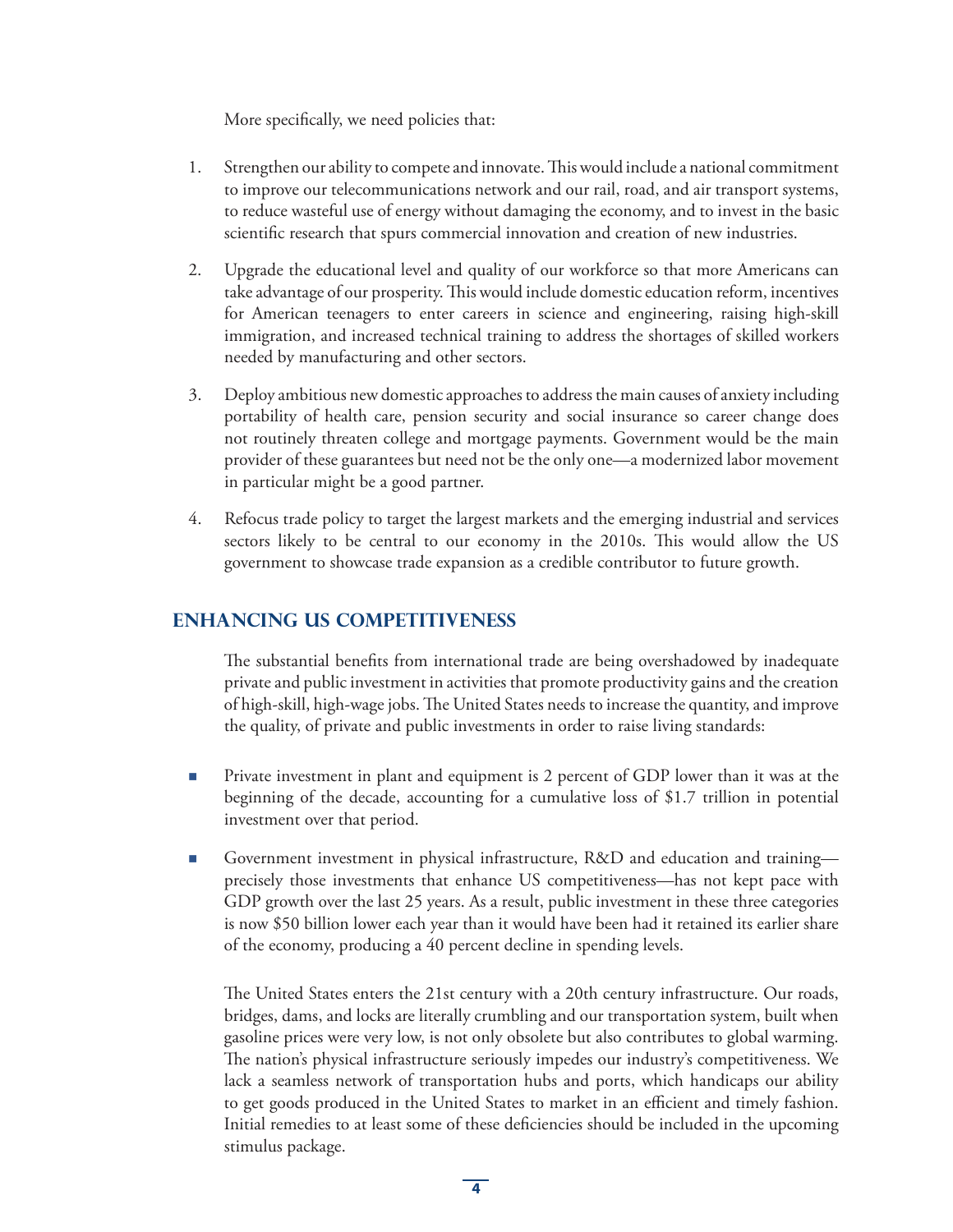We must also invest more in the new technologies that make up the 21st century's infrastructure. For example, the private and public sectors need to work together to develop universal high-speed wireless connection accessible to everyone throughout the country. Investments in energy and environmental technologies are essential if we are to successfully meet our energy security and climate change objectives.

 Private and public investment in R&D is not keeping pace with that being performed by our major competitors:

- Government spending on nondefense R&D as a percent of GDP is half what it was in the 1960s.
- Private R&D by US multinational corporations as a percent of GDP has been flat over the last decade.
- Total R&D spending as a percent of GDP in the United States lags behind that of Japan and Korea, and other countries are catching up.

 We need to explore ways to encourage more private and public investment in R&D. Two immediate proposals would be to expand the R&D tax credit to include process technology and to make the credit permanent. Depreciation allowances should be revised to better reflect the "technology life" of investment.

Human capital is even more important than physical capital. Much has been written in recent years lamenting the poor academic performance of American students relative to students in other countries and education is probably the most important factor in determining the creation of high-skill, high-wage jobs. Educational achievement is not just a function of spending. Indeed, the United States spends more per student than any other country but is the lowest of all OECD nations in student achievement. Although additional funds may be necessary, it is critical to allocate existing resources more effectively. Skills development and enhancement becomes more important as international competition intensifies.

 The nation should set a goal that all Americans achieve a high school degree or equivalent by the end of the next decade. Programs designed to facilitate a smooth transition from school to work should also be explored. Many employers report difficulties in finding qualified technical workers and vocational training is of great importance as well.

 Despite its contribution to improving productivity, incumbent worker training is uneven at best. Some firms provide extensive training opportunities while others do not provide any at all. Workers require training in order to keep up with technological changes. Hence programs should be explored to encourage more training of incumbent workers, including tax credits and individual training accounts. In addition to expensing training costs for tax purposes, the government might consider providing tax credits to reimburse employers for workers' wages during periods of training.

 The enormous and rapidly growing federal budget deficit, while essential to stimulate recovery for the current recession, undermines US competitiveness. The increase in publicsector debt diverts funds from being invested in productivity-enhancing activities. This

…the United States spends more per student than any other country but is the lowest of all OECD nations in student achievement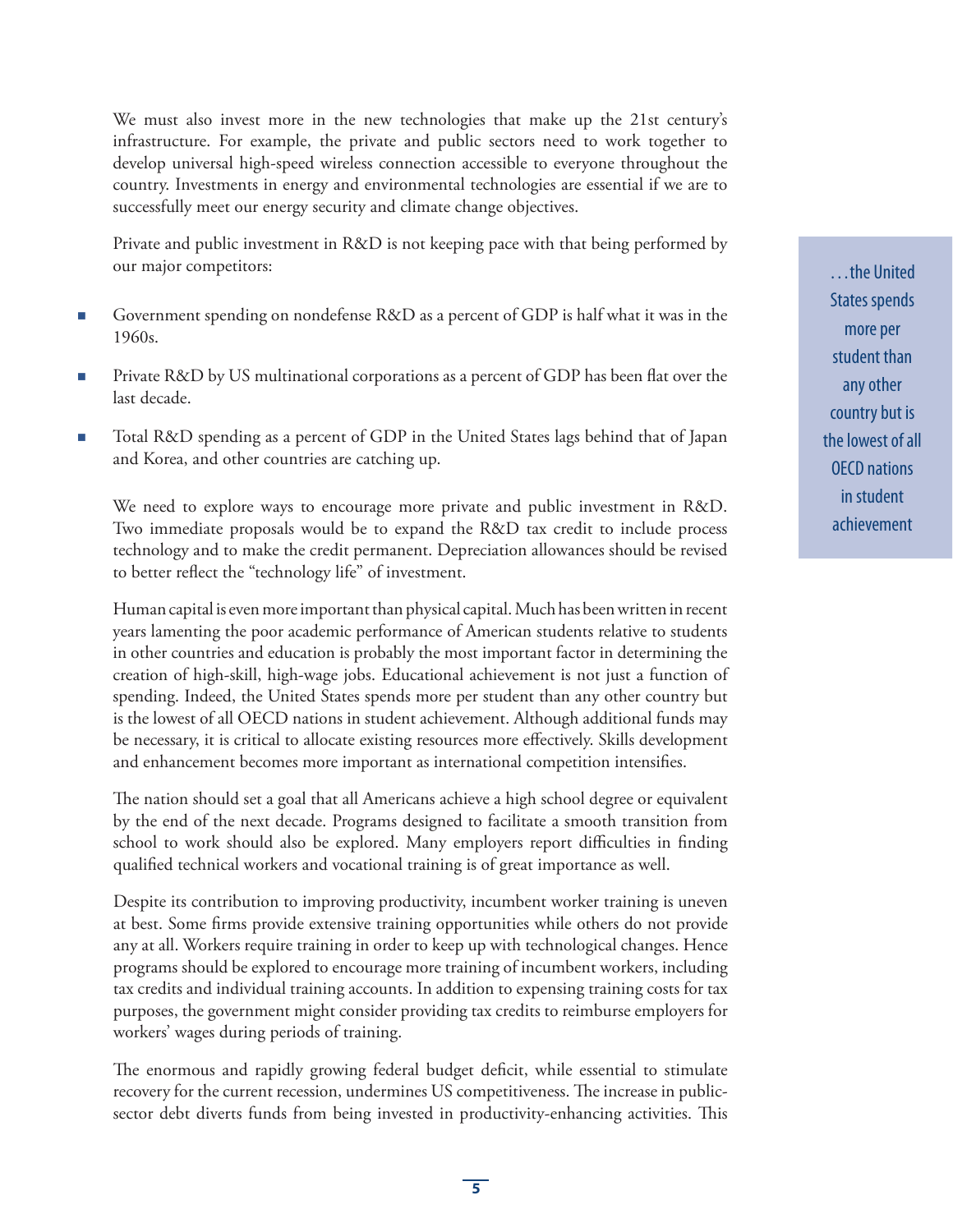*squeezing out* is even more acute in light of decades of private and public underinvestment in infrastructure, R&D, education and training, as outlined above. At the same time, our major competitors are increasing their investments in these areas and financing them through domestic saving. It is incumbent on the private and public sectors, as the economy recovers, especially now, to work together to raise the quantity and improve the quality of productivity-enhancing investment.

 Another way in which the budget deficit hurts US competitiveness is via the exchange rate of the dollar. Rising deficits tend to raise interest rates and thus attract capital inflows that push the dollar to levels that are overvalued in terms of our trade relationships, as occurred in the first half of the 1980s and again in the earlier years of this decade. Whatever its causes, and notwithstanding its benefits for consumers and some other Americans, a substantially overvalued dollar is a major negative for US competitiveness and makes it far more difficult to manage an open and constructive trade policy.

## **Designing a National Strategy for Promoting Economic Adjustment**

…our existing safety net is obsolete and inadequate in meeting the needs of our workforce

 The US labor market is incredibly dynamic, with millions of jobs being created and terminatedeach*month*.According to theCensusBureau, anaverage of18.5millionjobswere created and 16 million jobs were terminated each *year* over the last decade. Approximately 1 in 10 people voluntarily or involuntarily change jobs every year. Many factors contribute to job loss including technological improvements, corporate restructuring, and intensified domestic and international competition. Trade is a modest part of the picture.

 But the US economy faces intense competition at home and from abroad, and labor market flexibility is a two-edged sword. Increased competition benefits the economy through productivity improvements and access to more, less expensive, and better products and services. But it can also levy significant costs on American workers and their families, firms, and communities. These costs are exacerbated by the lack of a comprehensive national strategy to prevent and reduce economic disruptions. We currently have a collection of ad hoc, outof-date, and inadequate programs that provide too little assistance too late to those in need. As a result, efforts to expand economic liberalization face significant political backlash.

 The nation's safety net—including health care, unemployment assistance, and Social Security—was created in response to economic conditions that no longer exist. As a result, our existing safety net is obsolete and inadequate in meeting the needs of our workforce.

 The nation's health care system is in desperate need of reform:

- Currently 46 million Americans, 15 percent of the population, do not have health insurance.
- Health care costs were estimated to be \$2.3 trillion in 2007, 16 percent of GDP. This amounts to approximately \$7,600 for every man, woman, and child in the United States.
- Almost 90 percent of people covered by private health insurance receive that insurance through their employers. Thus losing one's job often means losing one's health insurance,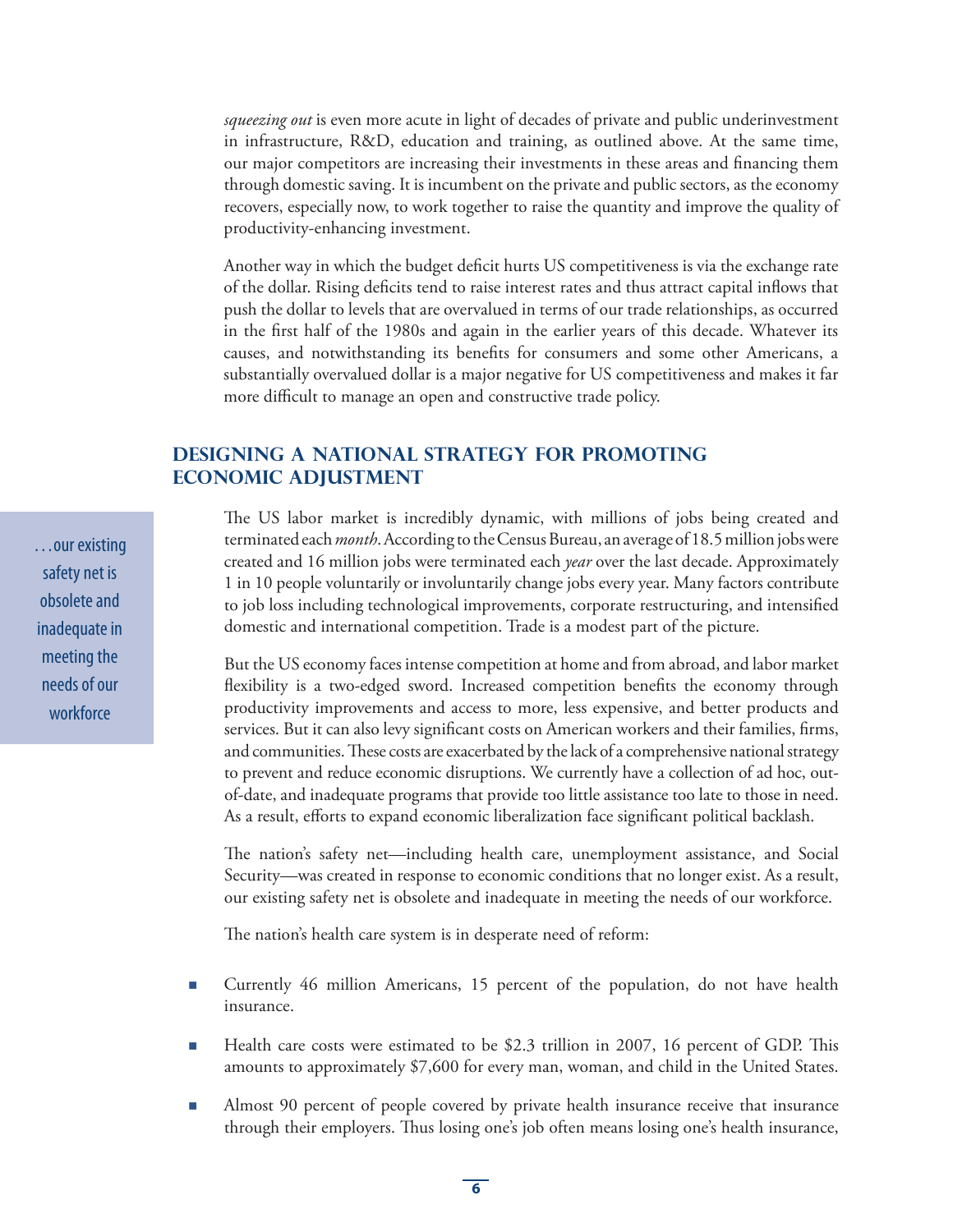increasing the cost of unemployment to workers and their families, and raising the number of uninsured Americans.

While medical research conducted in the United States finds cures for illnesses that save lives around the world, millions of Americans receive inadequate health care. A large percentage of health care spending is devoted to extending life but not necessarily to improving the *quality* of life.

 Health care needs to be accessible and affordable to all. At the same time, the growth in health care costs must be curtailed. Comprehensive health care reform is desperately needed to shore up the nation's safety net.

 In addition, our existing Unemployment Insurance (UI) program, created in 1935, is seriously out-of-date. The shortcomings of the existing program are captured in three statistics:

- Only one-third of unemployed workers actually receive UI.
- Average payments replace only one-third of a worker's previous earnings.
- One-third of recipients exhaust their payments before finding a new job.

 Existing training programs for dislocated workers are underfunded, denying some workers the training they need to qualify for new jobs. Although designed to assist all dislocated workers, regardless of cause of job loss, the number of participants in government-provided training programs accounts for a small minority of dislocated workers. There is no guarantee that workers in need will receive training assistance since training funds are distributed on a *first come, first served* basis with little regard for a worker's needs. They could be increased substantially in the forthcoming fiscal stimulus legislation as their immediate payout, and translation into economic activity, would be virtually automatic.

 Shortcomings in the UI program, as well as other political factors, have resulted in the creation of targeted worker assistance programs. Trade Adjustment Assistance (TAA) is the largest and most significant of these special programs.

 Assistance provided under TAA is more generous than under UI. TAA provides extended UI to workers enrolled in training. Two particular program reforms introduced in 2002 shifted the emphasis of assistance toward reemployment. Wage insurance, currently limited to older workers, helps cushion earnings losses for workers who take a new job that pays less than their previous one. Under TAA, workers are also eligible for the Health Coverage Tax Credit (HCTC), designed to help maintain their health insurance during periods of unemployment.

But TAA takeup rates are low, primarily due to overly bureaucratic eligibility criteria and poor outreach. By one estimate, less than a third of workers whose job loss is associated with an increase in imports are determined to be eligible for assistance under the program. Of those, only one-third actually receive assistance.

Only one-third of unemployed workers actually receive Unemployment **Insurance** and average payments replace only one-third of a worker's previous earnings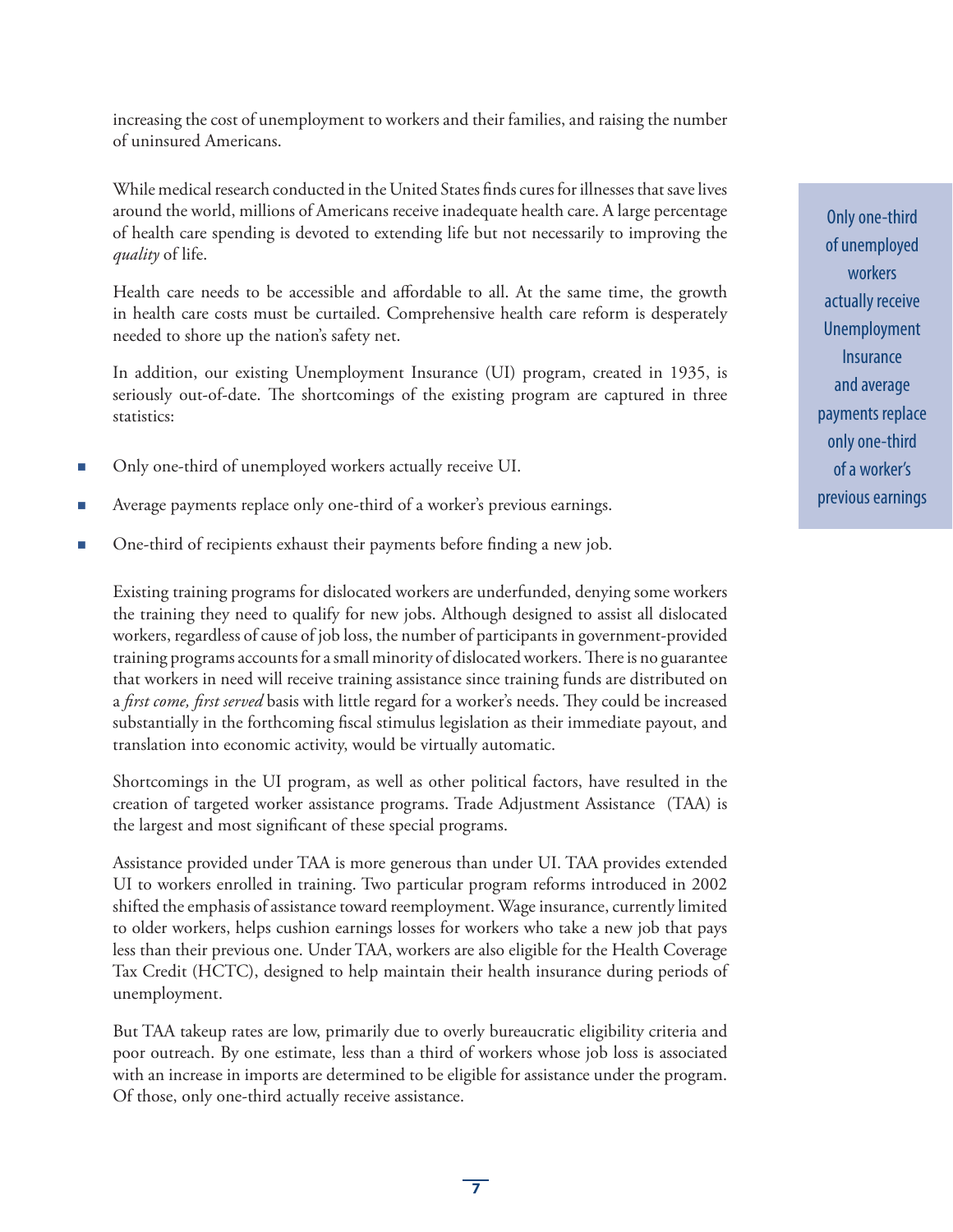Although TAA has been the subject of some criticism over the years, it continues to provide critical assistance to millions of workers and their families as they face probably the most severe financial burden of their lifetime. TAA works; the problem is that it helps only a minority of potentially affected workers.

 AnotherTAA program helps firms respond to the pressures resulting from increased import competition in order to *avoid* possible cutbacks and layoffs. Technical assistance is currently provided to firms by 11 Trade Adjustment Assistance Centers located around the country. Each year, the program assists an average of 150 firms that employ some 16,000 workers.

 Mass layoffs and plant closings, and the associated drop in household disposable income, can also hurt a community's tax base with implications for the provision of government services including schools, transportation, and health care. What starts as a "limited" layoff or plant closing affecting a select group of workers can result in ripple effects with consequences for an entire community. The existing network of assistance programs ignores the impact of economic dislocation on communities.

The government, together with the private sector, should develop a community adjustment program based on the Department of Defense military base-closing program. This might include technical assistance and modest grants to help communities address economic dislocations.

Ironically, federal government funding for most of these worker and community assistance programs has declined, despite increased pressures on the US economy that result in greater demand for the programs' services. Federal spending on employment and training programs as a percent of GDP is at its lowest rate in almost 45 years. Federal spending on community development programs as a percent of GDP is down considerably from its 1980 peak.

 The following steps should be the basis for a comprehensive national strategy to respond to economic dislocation:

- Update UI to meet the needs of the current workforce.
- Improve rapid response reemployment services for workers and communities facing economic dislocation, as early intervention is the most important factor helping workers transition from one job to another.
- n Make service workers eligible for TAA, expand wage insurance, and raise the HCTC.
- Explore providing wage insurance and the HCTC to all dislocated workers.
- n Provide assistance to communities facing severe job loss, learning from the experience of the Department of Defense's base-closing program.
- **n** Encourage employers to provide their own assistance to laid-off workers and local communities.
- Bring all these efforts under a comprehensive national worker and community adjustment strategy.

The government, together with the private sector, should develop a community adjustment program based on the **Department** of Defense military baseclosing program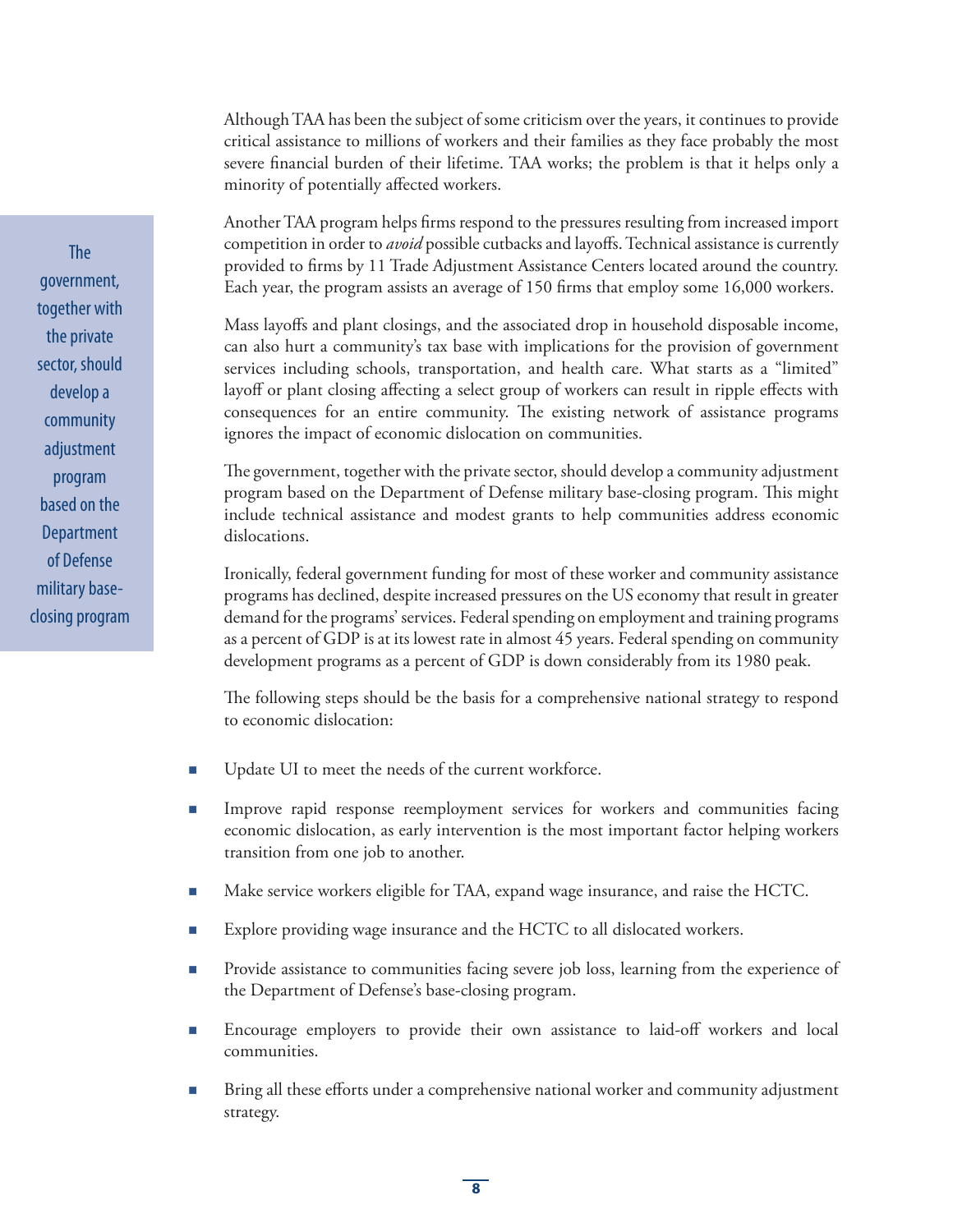Movement out of low-skill, low-wage jobs into high-skill, high-wage jobs improves overall productivity and benefits all Americans. At the same time, economic adjustment can place a significant burden on workers, firms, and communities. Easing this adjustment burden through public and private efforts should help reduce opposition to further trade liberalization. The United States needs a new social contract in which our continued openness to international trade is supported by a much stronger and effective national program of safety nets and empowerment initiatives.

## **Trade Policy**

 The trade policy agenda is large and contentious. Most current US trade initiatives provoke sharp debate and elicit tepid support from the public while generating widespread opposition from workers and unions. Support from industry and farmers has been mixed, with little enthusiasm exhibited for the Doha Round of multilateral trade negotiations in the World Trade Organization (WTO). Trade promotion (fast track) negotiating authority has lapsed, complicating the design and implementation of new trade agreements.

 You will need to reassess our approach to trade negotiations. The Doha Round is at an impasse and the results to date do not sufficiently address our commercial priorities or generate much change in the status quo. Bilateral pacts are criticized for covering too little or giving away too much. We need to build on the North American Free Trade Agreement (NAFTA) by addressing infrastructure, energy, and environmental issues to improve the competiveness of our economies vis-à-vis Asia.

 Going forward, you will have to assess whether recent and ongoing negotiations cover the right issues with the right countries or whether new approaches are needed to confront the problems of international commerce in the 21st century. In particular, the new Administration and Congress will have to:

- Develop a strategy for dealing with unfinished business—particularly the Doha Round, bilateral investment treaty negotiations especially with China and Vietnam, and Congressional action on free trade agreements (FTAs) already signed with Colombia, Korea, and Panama.
- n Decide whether to pursue new trade and investment initiatives and/or seek to amend existing trade agreements.
- <sup>n</sup> Decide whether to seek renewal of trade promotion (fasttrack) authority, or develop some alternative to resolve the critical issue of relations between the Administration and Congress on trade policy.

 We believe the United States must be engaged in, and indeed lead, international trade negotiations for three key reasons.

 First, international trade supports US economic growth. Over the past year, increases in net exports have accounted for all US growth. The decline in the value of the dollar since

The United States needs a new social contract in which our continued openness to international trade is supported by a much stronger and effective national program of safety nets and empowerment initiatives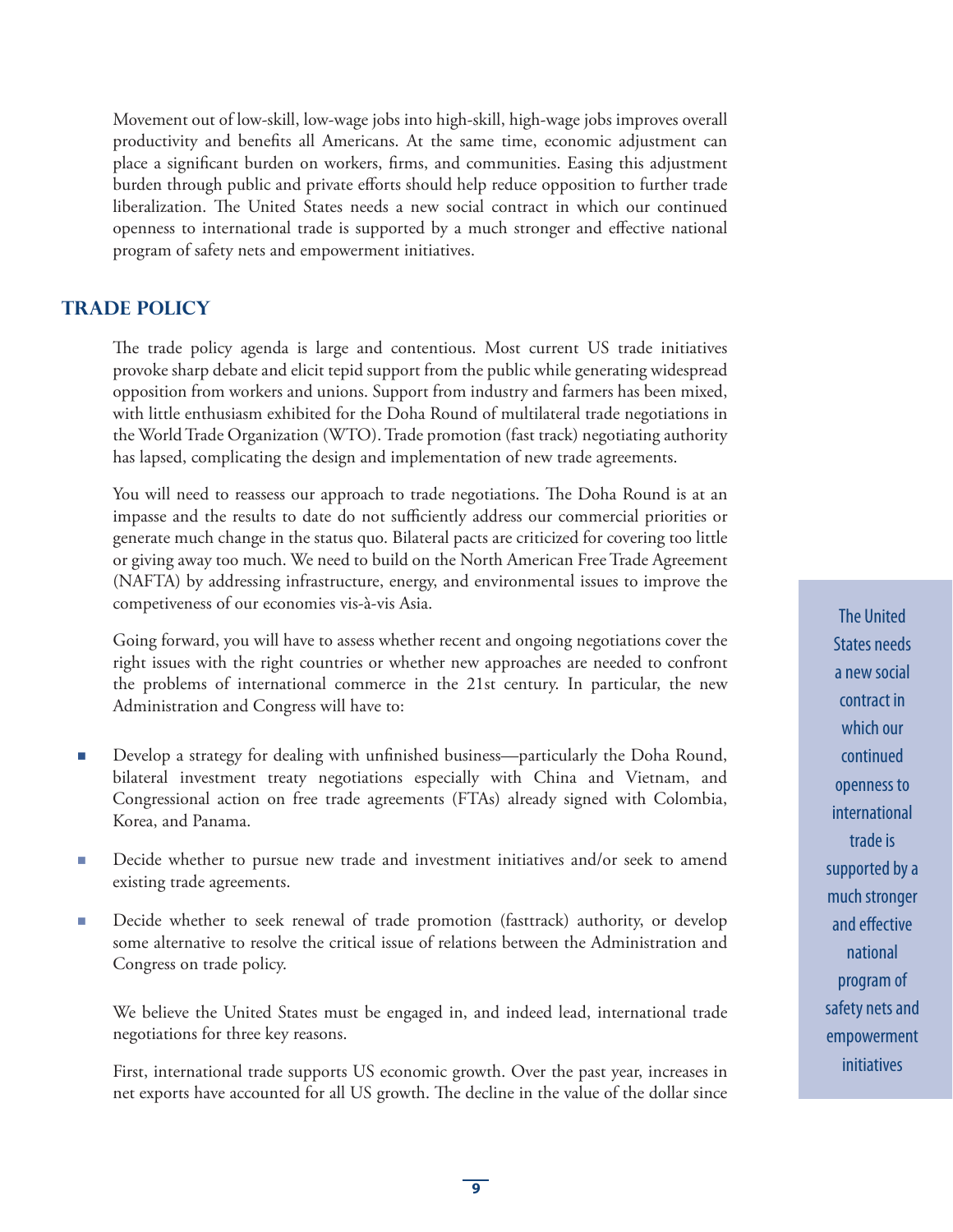2002, despite its recent partial rebound, has made US goods very competitive on world markets. The trade deficit is still too large, and we need to make sure that the dollar remains at competitive levels, but US exports are up almost 20 percent from 2007 and help us pay for higher-priced oil and other imports. Moreover, trade creates good jobs; employment in the export sector pays 13-18 percent more than the average job in the United States.

 Second, good trade deals—supported by private-sector investment, technical assistance, and development aid—strongly reinforce the broader objectives of US foreign policy. Commercial agreements create alliances that encourage our partners to work more closely with us on political as well as economic issues. We benefit when our partners prosper. Expanding trade must in fact be at the center of any strategy aimed at helping developing countries reduce poverty and raise their standards of living.

 Third, continuing US engagement in trade negotiations ensures that US interests will not be disadvantaged as other major trading powers pursue preferential trade pacts with each other. Asian countries and the European Union, in particular, are actively negotiating new deals that will discriminate against US exports, hurting US firms and workers. A pan-Asian trade bloc may well emerge if the United States has a lengthy timeout from trade negotiations and the Doha Round remains stalled. Under such circumstances, numerous countries may impose new tariff and regulatory barriers against us in response to such concerns as climate change and border security.

 US trade policy thus needs to recalibrate with regard to both multilateral and FTA negotiations.

The multilateral challenge is first to finish the Doha Round and then to develop a strategy for future WTO initiatives. Completing the Doha Round with major substantive benefits for the United States and the world trading system is needed for three key reasons. The two substantive reasons are to implement the tariff and subsidy reforms that are emerging from seven years of negotiations, and to ensure the viability of the rules-based multilateral trading system. If multilateral solutions are put on hold, governments—pressed by their domestic constituencies—will look elsewhere to resolve trade and investment problems, either through unilateral measures or through bilateral and regional trade pacts. Failure in the Doha Round could cause irreparable harm to the WTO's credibility, which would undermine its valuable dispute settlement mechanism and jeopardize our traditional interest in strong global economic institutions.

 Third, and equally important, from a US standpoint is the salience for our overall foreign policy of maintaining, indeed strengthening, US leadership of this key multilateral process and initiative. Any appearance of US rejection of Doha would undercut your goal of enhancing the global role and image of the United States.

 At the same time, a more ambitious outcome would make the whole enterprise much more worthwhile for US firms and workers. This will require real cuts in trade barriers by the major emerging-market economies (especially China, India, and Brazil), which want continued access to our markets without offering reciprocal access to theirs. It will also require substantial liberalization of services markets throughout the world. You can inject new energy and ambition into the Doha process by taking initiatives in these directions,

…continuing US engagement in trade negotiations ensures that US interests will not be disadvantaged as other major trading powers pursue preferential trade pacts with each other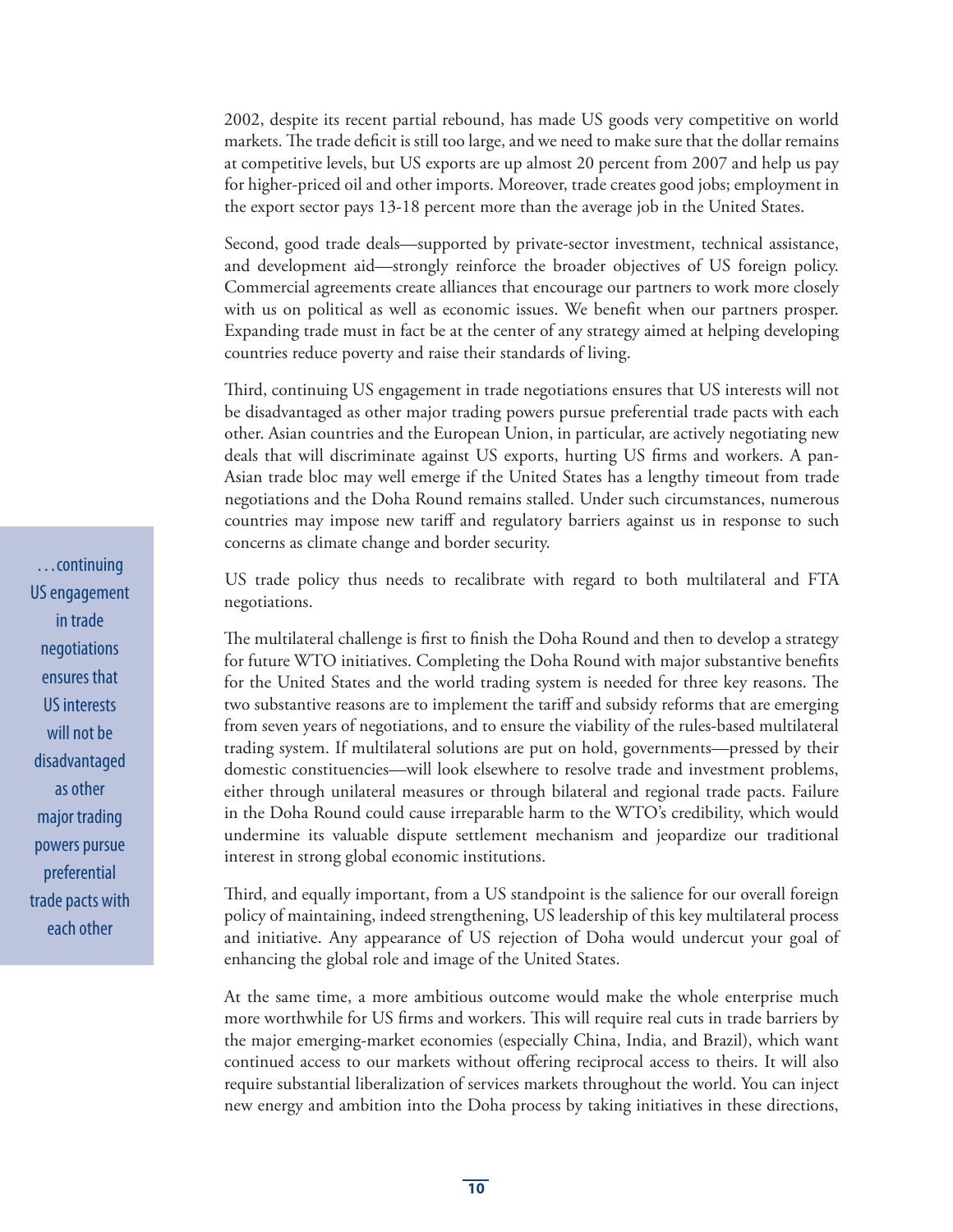simultaneously generating domestic support within the United States and providing convincing evidence for a new and creative US commitment to multilateral cooperation.

 Going forward, the WTO needs to adapt its agenda to changing conditions in world markets. This will require changes in the way the WTO works and with whom it works. New global rounds *à la* Doha may no longer be viable with over 150 countries in the WTO and consensus required for action. "Plurilateral agreements" with "critical mass" on specific issues, including sectoral pacts like the Information Technology Agreement, may be a feasible option.

 WTO members will have to address the linkages between trade and security issues before preshipment inspection and visa requirements become major obstacles to international flows of goods, services, and people. WTO rules need to be recast on taxes and subsidies, to meet the new challenges of climate change initiatives, and to address concerns about currency manipulation, regulatory abuse or neglect, and labor market practices. To do so, the WTO will have to collaborate more effectively with other international economic organizations, particularly the World Bank, International Monetary Fund, and the International Labor Organization.

 Modernizing the WTO will also require a healthy dose of institutional reform. Key areas that should be addressed include the decision-making process and reform of the dispute settlement procedures.

 The challenge is to find new, viable, and pragmatic ways of achieving trade liberalization in the world, thereby providing expanded opportunities for US exports. This is a longterm rather than a short-term issue. It will require both creativity and leadership at the WTO, much of which will as always be a US responsibility. The potential payoff is huge, however, as we have more at stake—in both economic and geopolitical terms—in making the WTO a success than does any other nation.

 The new Administration and Congress should also refocus FTA policy. The US strategy toward FTAs—that over the past decade has produced trade pacts with more than a dozen countries—is running out of steam. Several bilateral FTAs await congressional ratification; talks with several other countries have been suspended or languish.

 More attention could be given to harmonizing existing pacts in the Western Hemisphere and across the Asia-Pacific region. The previous bilateral approach should evolve—as originally intended—into broader regional arrangements. This reorientation could boost stalled initiatives such as the Free Trade Area of the Americas and a Middle East FTA. It could also accelerate progress on a Free Trade Area of the Asia Pacific, which could be pursued initially with a subset of APEC members (the "P-4" of Brunei, Chile, New Zealand, and Singapore, which is now expanding to include Australia, Peru, and perhaps Vietnam) as announced in September 2008.

 US trade negotiations should in any event place higher priority on our major trading partners, particularly if the Doha Round continues to falter. There is considerable interest in potential FTAs with the European Union and/or Japan, not only because of their potentially significant economic benefits but also because labor and environmental issues

WTO rules need to be recast on taxes and subsidies, to meet the new challenges of climate change initiatives, and to address concerns about currency manipulation, regulatory abuse or neglect, and labor market practices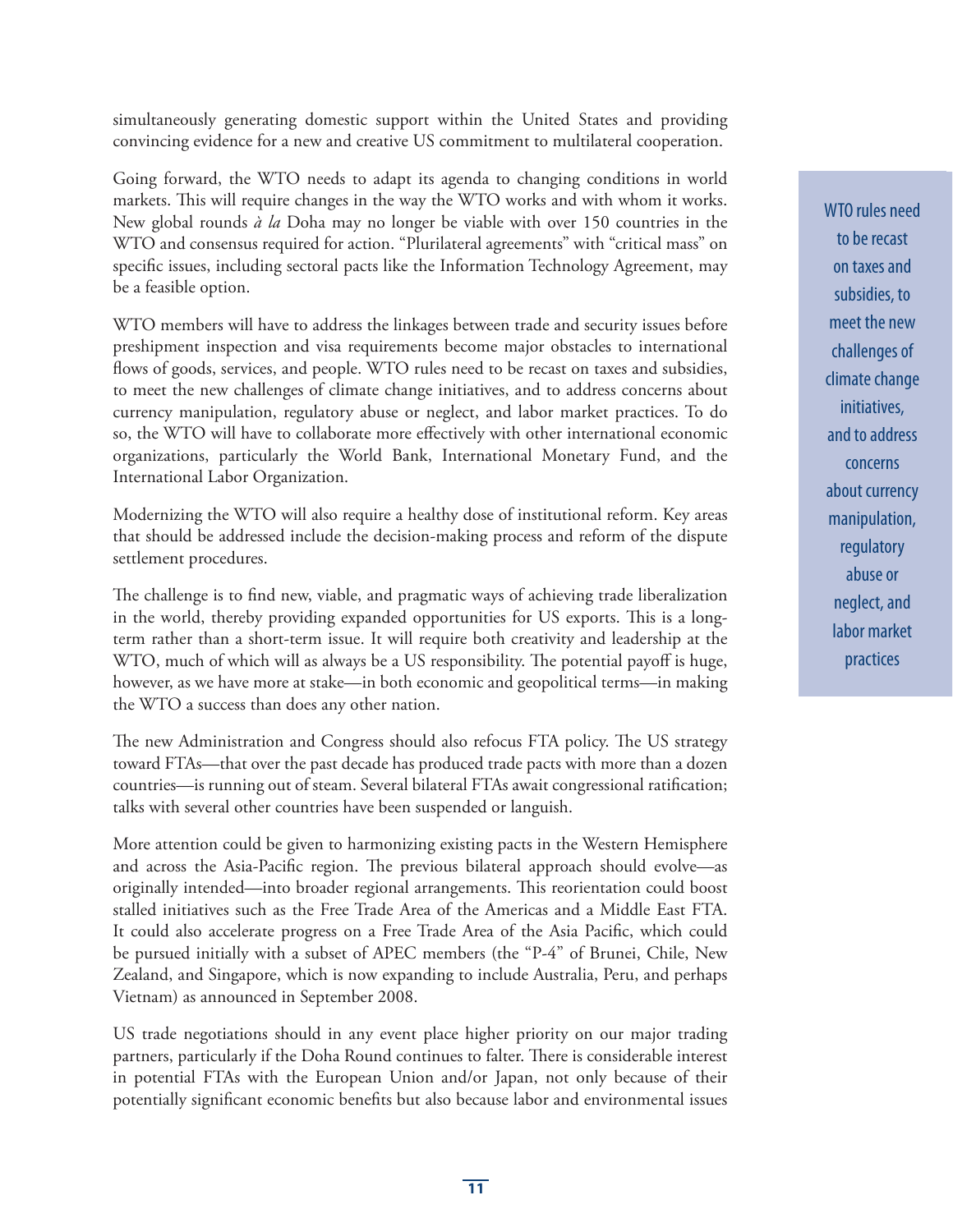Managing the increasing integration of the United States with the world economy, especially in the face of the current financial and economic crisis, is one of the greatest challenges that our nation must address over the coming years and indeed decades

would be much less controversial than in FTAs with many other countries. Moreover, *North-North* pacts on services with Japan and the European Union (and possibly Switzerland) could establish constructive benchmarks for future WTO deals (and avoid some of the political sensitivities that surround agriculture and manufacturing) as well as generate important economic benefits. Talks with China and Brazil, and perhaps even India, could divert from the standard FTA template and focus on infrastructure services, energy, and the environment. Should the Administration seek to build on the current NAFTA it could focus on infrastructure, climate change, other environmental issues, energy, and border security as well as incorporate labor and environmental standards as in the recent agreements with Peru and Colombia.

 A final key bilateral relationship is China, which has become the second largest exporting nation and is running by far the largest trade surpluses. A key issue is the exchange rate, which China has now permitted to rise by about 20 percent but remains substantially undervalued due importantly to continued Chinese intervention in the currency markets. You will need to devise an effective strategy to speed their adjustment, building on China's announced intention to substitute expansion of domestic demand for export-led growth, through both bilateral initiatives and more aggressive use of International Monetary Fund and perhaps WTO rules. It will also be important for the United States to continue its efforts, through the WTO and on its own, to persuade China to lower its barriers to trade and foreign investment and, especially, to avoid imposing additional barriers. Here too you will need to devise new initiatives to secure continued access to the China market for our farmers, manufacturers, and service providers.

### **Conclusion**

 Managing theincreasing integration oftheUnited Stateswith theworld economy,especially in the face of the current financial and economic crisis, is one of the greatest challenges that our nation must address over the coming years and indeed decades. Doing so raises profound questions that have deep implications for our economy, our foreign policy, and our society as a whole. Virtually all dimensions of American life, many of which were insulated from external developments until the very recent past, are now affected by events that occur far from our shores.

 As our people adapt to the increasingly complex world of the 21st century, these trade and broader globalization issues will come to be understood and accepted. As the process proceeds, however, they will look to you to help them understand the implications for their own lives, and to implement policies to assure that we as a nation can successfully take advantage of the substantial gains that most of us will experience while coping with the significant costs that some will undergo as well.

 As you devise strategies and specific measures to create jobs, raise US living standards, and restore lasting confidence in a better future for our families, we commend to your consideration the thoughts in this memorandum regarding this one very important dimension of our national agenda and the challenges facing it. We hopethey will be helpful and wish you the best of success in addressing them in the months and years ahead.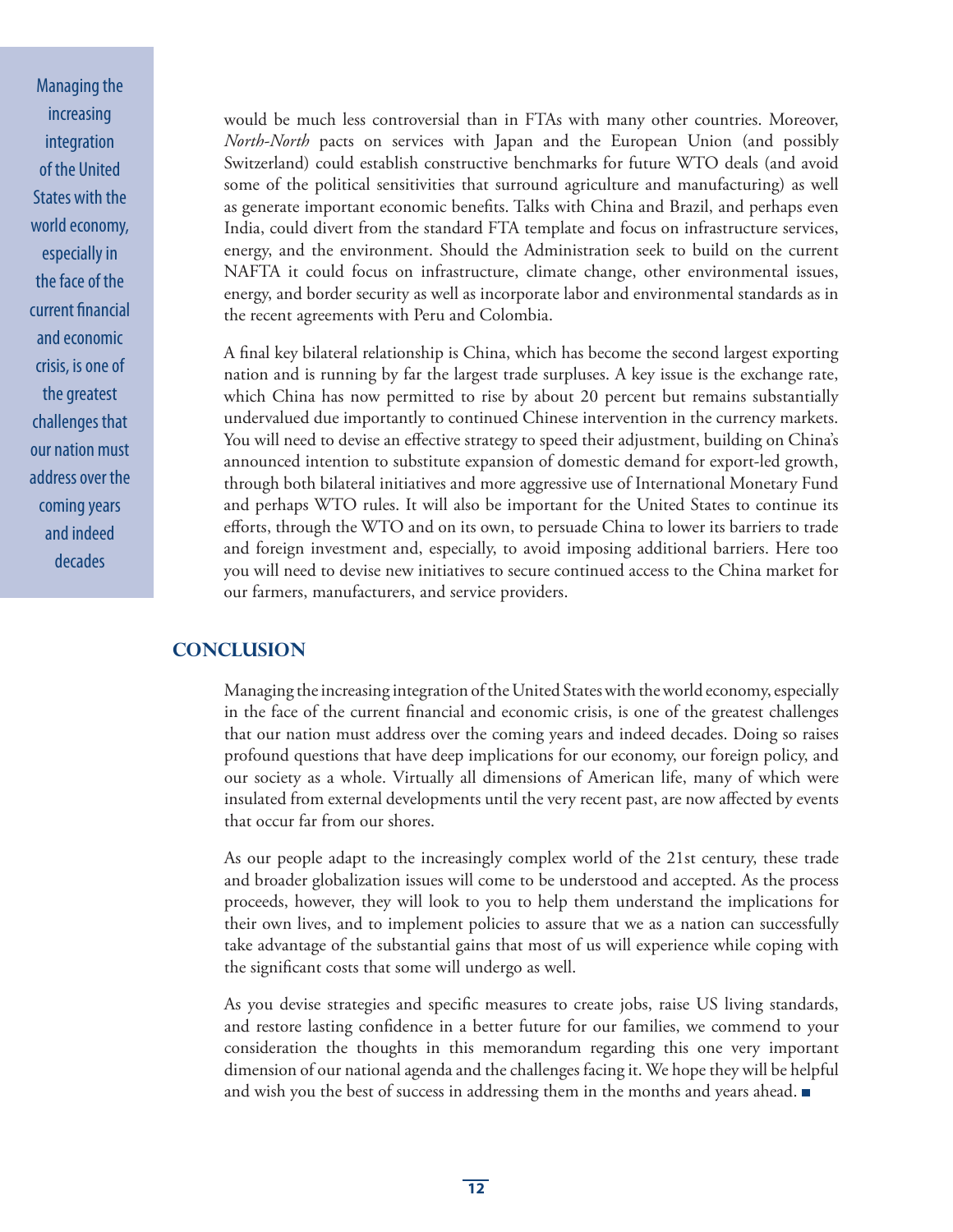## **Trade Policy Study Group**

#### **Grant D. Aldonas**

Principal Managing Director, Split Rock International, Inc. Under Secretary of Commerce for International Trade (2001–05) and Chief International Trade Counsel to the Senate Finance Committee (1997–2001)

#### **C. Fred Bergsten, Chairman**

Director, Peterson Institute for International Economics Assistant Secretary of the Treasury for International Affairs (1977–81) and Assistant for International Economic Affairs to the National Security Council (1969–1971)

#### **Claude Barfield**

Resident Scholar, American Enterprise Institute

#### **Karan K. Bhatia**

Vice President & Senior Counsel, International Law & Policy, General Electric Deputy US Trade Representative (2005– 08) and Assistant Secretary of Transportation for Aviation and International Affairs (2003–05)

#### **Calman Cohen**

President, Emergency Committee for American Trade Professional Staff, Senate Democratic Policy Committee (1977–1980) and Director of Congressional Affairs for Office of the US Trade Representative (1980–81)

#### **I. M. (Mac) Destler**

Visiting Fellow, Peterson Institute for International Economics and Professor, University of Maryland

#### **Calvin Dooley**

President and Chief Executive Officer, American Chemistry Council Member of the US House of Representatives from California (1991–2005)

#### **Stuart E. Eizenstat**

Partner, Covington & Burling Deputy Secretary of the Treasury (1999–2000), Under Secretary of State for Economic Affairs (1997–99), Undersecretary of Commerce for International Trade (1996–97), US Ambassador to the European Union (1993–96) and Chief White House Domestic Policy Adviser to President Carter (1977–81)

#### **Bill Frenzel**

Guest Scholar, The Brookings Institution Member of the US House of Representatives from Minnesota (1971–1991) and Chairman of the President's Advisory Commission on Trade Policy and Negotiations (2002–08)

#### **Al From**

Founder & CEO, Democratic Leadership Council Executive Director of the House Democratic Caucus (1981–85)

#### **Edward Gresser**

Policy Director, Trade and Global Markets Project, Progressive Policy Institute Policy Advisor to US Trade Representative Charlene Barshefsky (1998–2000) and Legislative Assistant for Senator Max Baucus (1993–98)